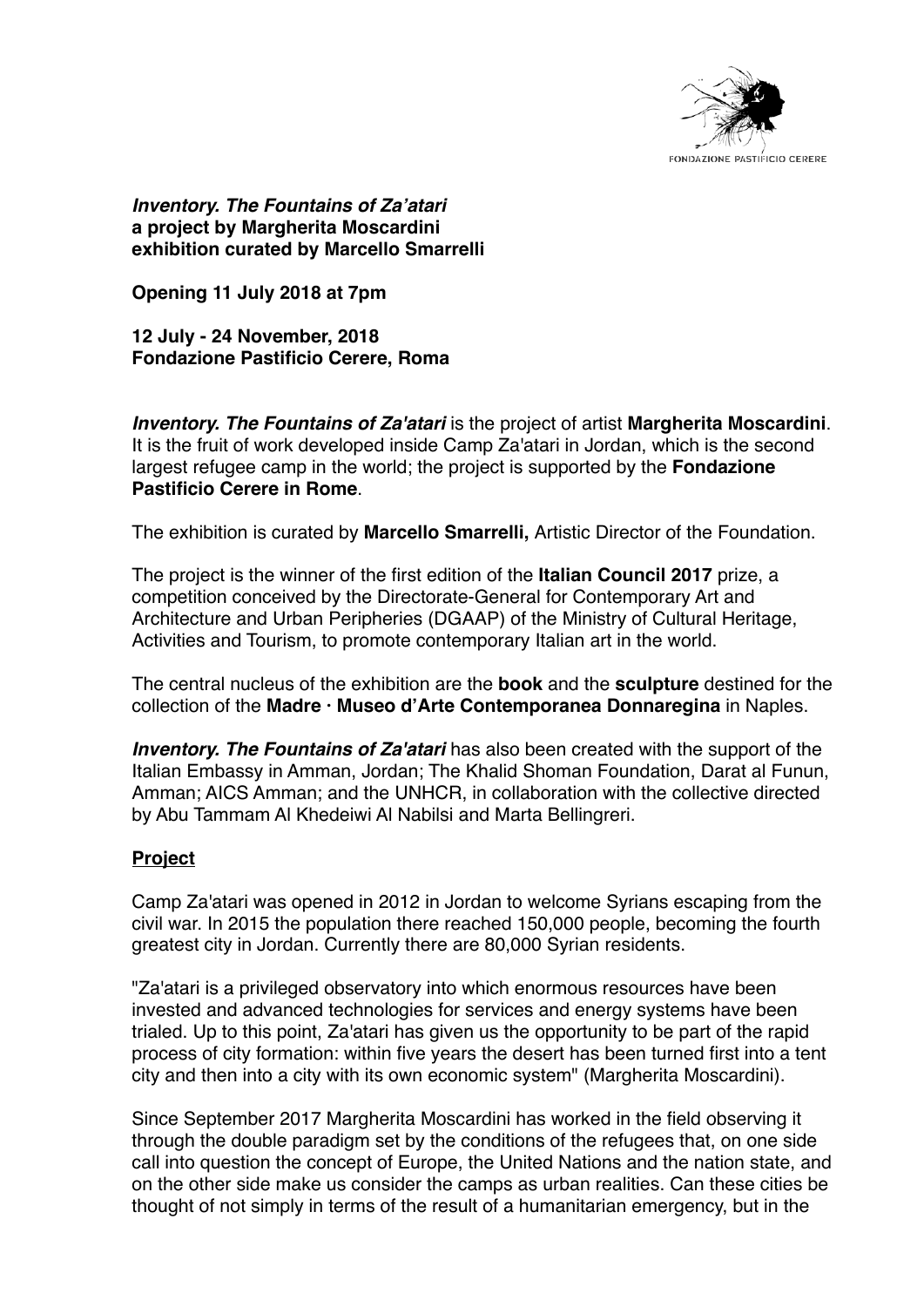

long term, as virtuous systems to which the best minds have devoted their skills so that they become juridical, economic and social models to be exported, perhaps even able to replace the concept of nation state?

# **Presentations**

In addition to the exhibition being held at the Fondazione Pastificio Cerere in Rome there will be numerous presentations of the project that will follow the first one that took place on June 15 at the Gallery of Modern Art in Palermo during the opening of Manifesta12.

Confirmed future presentations: Italian Institute of Culture, Istanbul (September 2018); MAXXI, National Museum of 21st Century Arts, Rome (27 September 2018); Polytechnic of Milan (1 October 2018); Italian Institute of Culture, Bruxelles (3 October 2018, 7pm); Centre of Photography, Geneva (Autumn 2018); Columbia University, New York (Autumn 2018); Nando and Elsa Peretti Foundation, Barcelona (Autumn/Winter 2018).

# **Margherita Moscardini**

(Italy, 1981) she currently works in Jordan and in Italy.

She received her degree from the Academy of Fine Arts in Bologna with a thesis in Cultural Anthropology under professor Roberto Daolio (2006); she attended the XIV Advanced Course in Visual Arts, Fondazione Antonio Ratti, Como, Visiting Professor Yona Friedman (2008). She has developed her own projects as guest of various institutions among which: Cité Internationale des Arts, Paris (2012); Fondazione Pastificio Cerere, Rome (2012-2013); MMCA Changdong, Seoul, Korea (2014); and ISCP, New York (2015). In 2015 she was a fellow of the Italian Academy for Advanced Studies in America, Columbia University, New York. Her work has been presented via talks and lectures in: SVA, ISCP, IIC and Columbia University, NY; Base progetti per l'arte, Florence; Museum MAXXI and Palazzo delle Esposizioni, Rome.

## **Main personal exhibitions**

ATLAS. *On the Human Condition, Places and Times*, Ex Elettrofonica, Rome, Italy, 2016; *Istanbul City Hills - On the Natural History of Dispersion and States of Aggregation*, IIC of Istanbul, Turkey, 2013; 1xUnknown, Macro Museum, Rome, Italy, 2012.

## **Main collective exhibitions**

*THAT'S IT!* MAMbo, Bologna, Italy, 2018; *16th Rome Quadrennial*, Palazzo delle Esposizioni, Rome, Italy, 2016; *Istanbul City Hills - On the Natural History of Dispersion and States of Aggregation*, Section Volume and Synthesis, MAXXI Collections, MAXXI Foundation, Rome, Italy, 2016; *30 projects for ArtLine*, Palazzo Reale, Milan, Italy, 2015; *We have never been modern*, SongEun ArtSpace, Seoul, Korea, 2014; Aryan de Rothschild Prize, Palazzo Reale, Milan, Italy, 2011; *Emerging Talents*, CCCS, Fondazione Palazzo Strozzi, Florence, Italy, 2011.